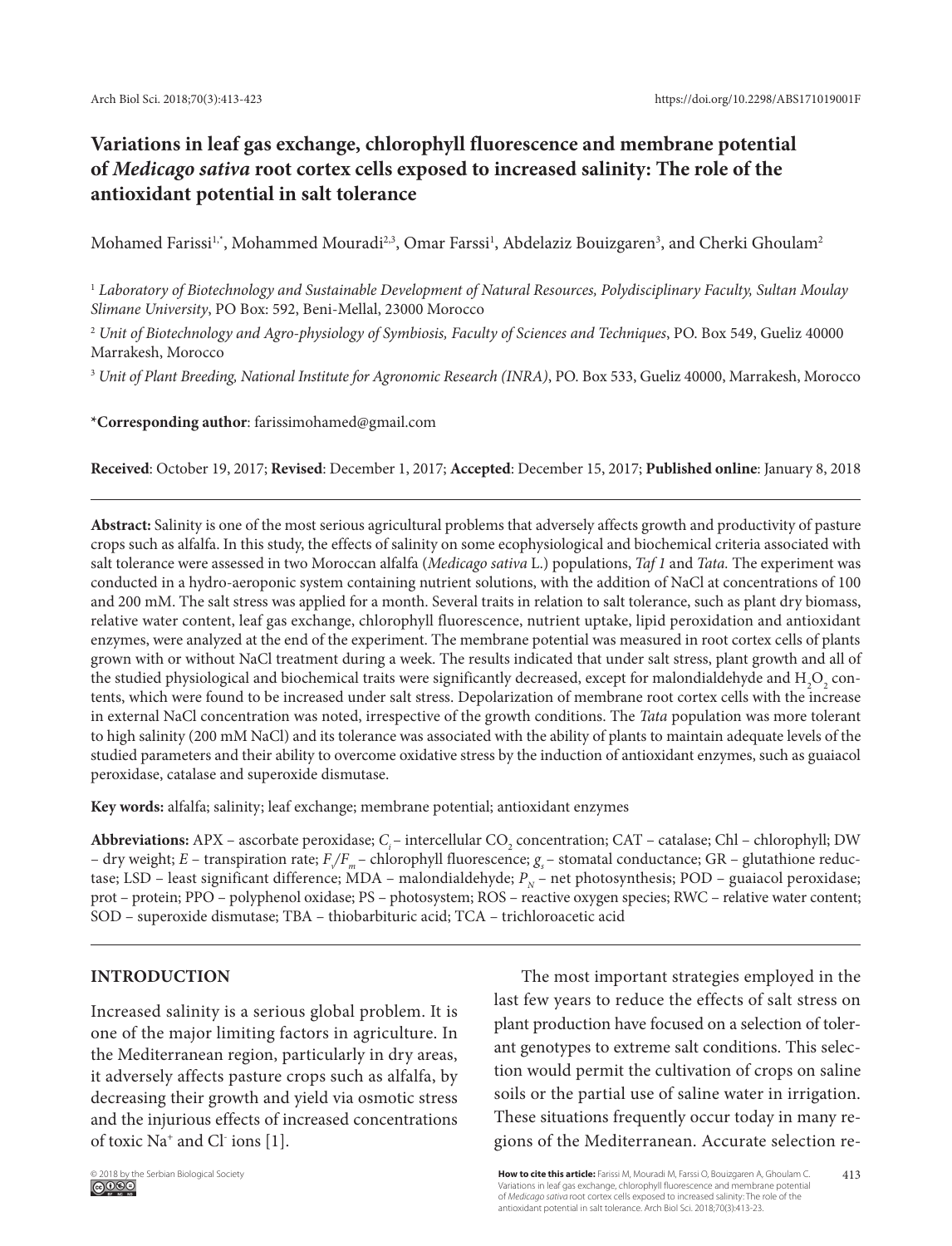quires a deep understanding of the various complex mechanisms implicated in salt tolerance. Therefore, plant tolerance to high salinity constitutes a decisive environmental research topic [2].

In general, exposure to salt stress engenders several common reactions in plants. These reactions lead to cellular dehydration with concomitant osmotic changes and the removal of water from the cytoplasm into the extracellular space, thereby reducing cytosolic and vacuolar volumes [3]. Plants respond to salt stress through ion (Na+) and osmotic signals. An excess of Na<sup>+</sup> in the rooting medium can be detected by transmembrane protein receptors [4]. This excess causes changes in protein structure and membrane depolarization that can lead to the perception of ion toxicity. Suárez [5] and Netondo et al. [6] reported that photosynthetic activity decreases when plants are grown under saline conditions, leading to reduced growth and productivity. The reduction in photosynthesis under salinity can be attributed to a decrease in the chlorophyll content [7], stomatal conductance [8], PS II activity and  $CO<sub>2</sub>$  fixation [9]. Another consequence of exposure to this circumstance is the generation of ROS, which include hydrogen peroxide  $(\mathrm{H}_{2}\mathrm{O}_{2})$ , superoxide  $(O_2)$ , hydroxyl radical (HO) and singlet oxygen  $({}^{1}O_{2})$ , and increased oxidative stress. This adversely affects cellular structures and whole plant metabolism [10]. To cope with the oxidative stress and cellular damage, plants have developed several nonenzymatic and enzymatic defense mechanisms [11]. Nonenzymatic antioxidant processes involve the binding or scavenging of ROS with β-carotenes, ascorbic acid, α-tocopherol, reduced glutathione, soluble sugars, glycine betaine and proline. Enzymatic processes involve reactions with SOD, GPX, APX, CAT, PPO and GR [1,3,12,13]. It has been reported that salt stress induces the activities of mitochondrial and chloroplast SOD and APX [14,15]. Little is known about the responses of these enzymes to salt stress. A higher level of antioxidants is considered a manifestation of the salt tolerance mechanism developed by plants to cope with the ROS. Previous studies reported that tolerant genotypes have higher levels of antioxidants in their tissues than sensitive ones [16-18]. Mhadhbi et al [19] reported that in tolerant genotypes of *Medicago truncatula* antioxidant gene-enzyme responses strongly contribute to defense against salinity stress, especially in tolerant genotypes. In this context, the aim of the

present study was to evaluate salt stress effects on two Moroccan alfalfa populations with the hypothesis that salt tolerance may be related to some determinant mechanisms of ROS scavenging, PS II performance and the ability to exclude Na<sup>+</sup> toxic ions form the cells. The assessment focused on some agrophysiological and biochemical parameters related to salt tolerance, including plant growth, the RWC, leaf gas exchange, chlorophyll fluorescence, chlorophyll contents, membrane depolarization, nutrient concentrations, lipid peroxidation and hydrogen peroxide contents. The role of antioxidant enzymes in salt tolerance was also investigated and discussed.

## **MATERIALS AND METHODS**

#### **Plant material and growth conditions**

Two Moroccan populations (*Tata* and *Taf 1*) of alfalfa (*M. sativa* L.) were used in this study. These populations originated from Moroccan oases where they have been cultivated for many centuries and are still widely used by farmers in traditional agroecosystems. Continuous natural and human selection have led to their adaptation to their local habitats, with distinct agromorphological characteristics of landraces [1,20,21]. Seeds from these populations were supplied by the National Institute for Agronomical Research (INRA-Marrakech). They were germinated in Petri dishes inside a growth cabinet with dim light, 70% air humidity and an ambient temperature of 25±1°C. After germination, young seedlings were transferred to a controlled environment chamber with day/night temperatures of 30/20±1°C, respectively, and a photoperiod of 16 h (18 000 lux). At the stage of the first trifoliate leaf, 12-day-old seedlings of similar size and shape were transferred to 3000-cm<sup>3</sup> plastic containers (10 plants per container) containing Hoagland's nutrient solution. After one week, the plants underwent three NaCl treatments: 0 (control), 100 and 200 mM NaCl. Three containers with 10 plants each were used per alfalfa population per salt treatment. All the solutions were kept at a pH 6.5 and aerated throughout the whole experimental period. The amount of water was daily adjusted using distilled water and weekly renewed. After 30 days of salt treatment, the plants were subjected to different physiological measure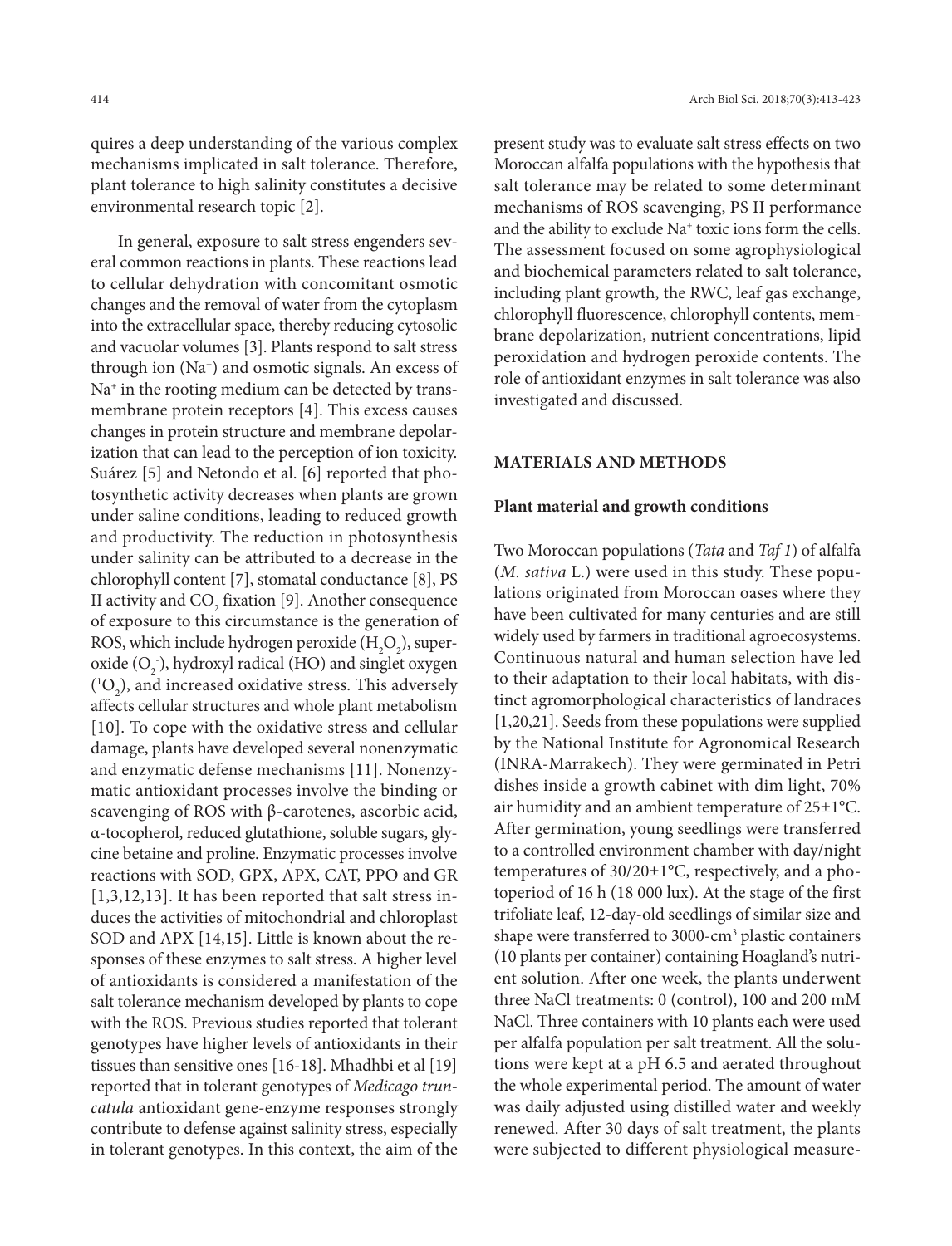ments and biochemical analyses and were harvested. Each container was considered as a replicate, with three replicates per treatment per population.

## **DW measurement**

For DW determination, shoots and roots were dried in an oven at 70°C for 48 h and weighed. To standardize the data, the results were expressed as the relative reduction of yield in comparison to the control using the following formula [13]:

Relative reduction  $(\%) = [(1 - (salinized /control)] \times 100]$ 

## **RWC**

RWC was estimated by recording the turgid weight (TW) of 0.1 g fresh leaflet (FW) samples by maintaining in water for 4 h, followed by drying in a hot air oven until a constant weight was achieved (DW). The RWC was calculated using the following formula [13]:

 $RWC = [(FW-DW) / (TW-DW)] \times 100$ 

#### **Chlorophyll fluorescence (Fv/Fm) measurement**

The chlorophyll fluorescence was measured using a portable chlorophyll fluorescence meter (Handy PEA, Hansatech, England) after 20 min of dark adaptation. Chlorophyll fluorescence was estimated by the  $F_{\sqrt{F}_m}$ ratio =  $(F_m - F_o)/F_m$ , which represents the maximum quantum yield of PS II, where  $F_{_{\it v}}$  is the varietal fluorescence of dark adapted alfalfa leaves and  $F_{\scriptscriptstyle m}$  and  $F_{\scriptscriptstyle o}$  are the maximal and minimal fluorescence respectively.

#### **Measurement of photosynthetic pigments**

Chl (a+b) was extracted with acetone in a mortar, using 200 mg of fresh leaf tissue and 5 mL of acetone (80%, v/v). The Chl concentration was measured by the method described by Arnon [22]. After centrifugation for 10 min at 5000  $\times$  g, the absorbance (OD) of the supernatant was measured at 663 and 645 nm. Chl (a+b) were determined using the following formula:

$$
Chl(a+b)=8.02OD_{663}+20.20OD_{645}
$$

Photosynthetic activity was estimated by an infrared gas analyzer (LICOR 6400-40; Lincoln, Nebr. USA) after 30 days of treatment.  $P_{N}$ ,  $C_{i}$ ,  $g_{s}$  and  $E$  were determined at an ambient  $CO_2$  concentration of 350  $\mu$ mol mol-1, temperature of 25±1°C, 60±5% relative humidity and a photon flux density of 1000  $\mu$ mol m<sup>-2</sup> s<sup>-1</sup>.

#### **Lipid peroxidation assessment**

Lipid peroxidation was evaluated by malondialdehyde (MDA) accumulation according to the described method [23]. Leaves or roots (100 mg) were crushed in 1.5 mL of TBA at 0.1%. The homogenate was then centrifuged at  $10000 \times g$  for 10 min. To the obtained supernatant (1 mL), 1 mL 20% trichloroacetic acid containing 0.5% of TBA was added. The mixture was heated at 95°C for 30 min. The reaction was stopped by immersion of the reaction vessel into an ice bath, followed by centrifugation at  $10000 \times g$  for 10 min. The absorbance of the obtained supernatant was determined at 532 nm. Nonspecific absorbance at 600 nm was measured and subtracted from the 532 nm readings. The results were calculated using the molecular extinction coefficient of the complex MDA-TBA: 155 mM $^{-1}$  cm $^{-1}$  and expressed as nmol MDA g<sup>-1</sup> FW.

#### **Hydrogen peroxide content**

The  $\mathrm{H}_{2}\mathrm{O}_{2}$  content in roots and leaves of plants was determined as described [24]. Fresh samples (100 mg) of nodules or leaves were homogenized in an ice bath with 5 mL of 0.1 % TCA. The homogenate was centrifuged at  $12000 \times g$  for 15 min and 0.5 mL of the supernatant was added to 0.5 mL of 10 mM potassium phosphate buffer (pH 7.0) and 1 mL of 1 M potassium iodide, and the absorbance was measured at 390 nm. The  $H_2O_2$  content was expressed as  $\mu$ mol  $H_2O_2$   $g^{\text{-}1}$  FW.

#### **Antioxidant potential assessment**

Leaves or roots (100 mg) were crushed in 1 mL of phosphate buffer (20 mM, pH 7). The homogenate was centrifuged at  $15000 \times g$  for 20 min at 4°C. The obtained supernatant was used for the determination of the POD (EC 1.11.1.7) enzymatic activity according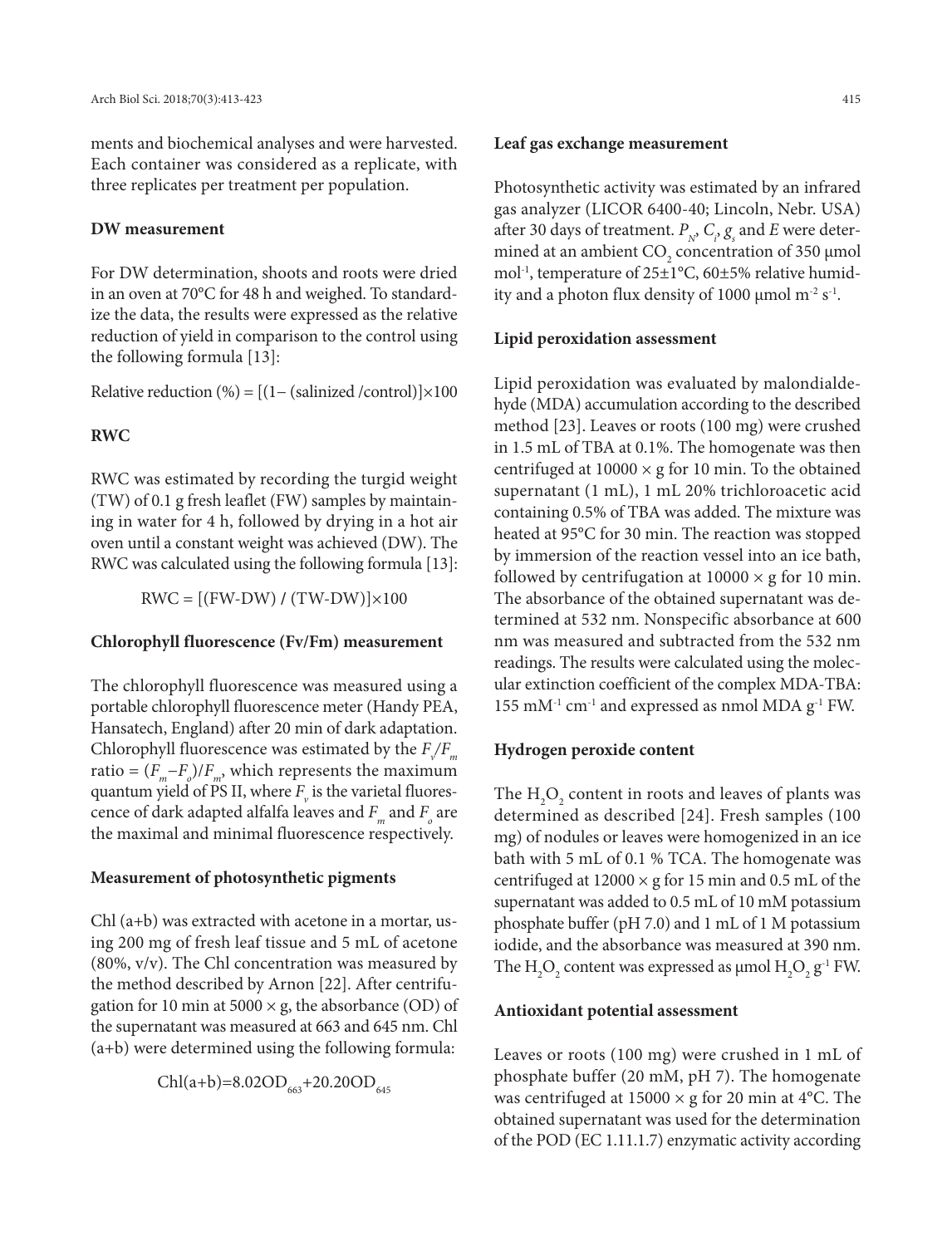to [25]. The reaction mixture consisted of 200 μL of  $H<sub>2</sub>O<sub>2</sub>$  at 0.3%, 300 μL of guaiacol at 20 mM, 2 mL of phosphate buffer (0.1 M, pH 6), 1 mL of distilled water and 10 μL of enzymatic extract. After 3 min, POD activity was determined at 470 nm against a control, where the enzymatic extract was replaced by distilled water. The activity of POD was calculated using the extinction coefficient of guaiacol, 26.6 mM<sup>-1</sup> cm<sup>-1</sup>, and expressed as  $\mu$ mol  $H_2O_2$  min<sup>-1</sup> mg<sup>-1</sup> prot.

#### **CAT activity**

CAT (EC 1.11.1.6) activity was determined as described [26]. The plant material (100 mg of leaves or roots) was homogenized in 1.5 mL of Tris-HCl buffer (pH 8.5), including 2 mm EDTA and  $10\%$  (w/v) polyvinylpolypyrrolidone (PVPP). The homogenate was centrifuged at  $16000 \times g$  for 14 min at 4°C. The supernatant was used for activity determination by the addition of 250 µL enzyme extract to 2 mL of the assay mixture (50 mM Tris-HCl buffer pH 6.8, containing 5 mM  $H_2O_2$ ). The reaction was stopped by adding 250 µL of 20% titanic tetrachloride in concentrated HCl (v/v) after 10 min at 20°C. A blank was prepared by the addition of 250 µL of 20% titanium tetrachloride at zero time to stop enzyme activity. Absorbance was read at 415 nm against water. CAT activity was determined by comparing the absorbance against a standard curve of  $H_2O_2$  from 0.25 to 2.5 mM. CAT activity was expressed as  $\mu$ mol  $H_2O_2$  min<sup>-1</sup> mg<sup>-1</sup> prot.

#### **SOD activity**

SOD (EC 1.15.1.1) activity was determined as described [27]. Fifty µL of crude enzymatic extract in phosphate buffer (20 mM, pH 7) was added to a solution containing 13 mM *L*-methionine, 75µM *p*-nitro blue tetrazolium chloride (NBT), 100 µM EDTA and 2 µM riboflavin in a 50-mM potassium phosphate buffer (pH 7.8). The reaction was performed in assay tubes upon illumination using a 30 W fluorescent lamp at 25°C for 15 min. The blue formazan produced by NBT photoreduction was spectrophotometrically measured at 620 nm. The blank solution had the same complete reaction mixture but was kept in the dark. One SOD unit of activity was defined as the amount of enzyme required to inhibit 50% of NBT photoreduction in comparison to tubes without the plant extract. SOD activity was expressed as enzymatic U min-1 mg-1 prot.

## **Membrane potential measurements in root cortex cells**

Alfalfa seedlings were grown with or without 200 mM NaCl for one week. The membrane potential in root cortex cells was measured as previously described [28] with slight modification. Five-cm root segments were fixed in a plexiglass chamber filled with a bath solution containing 1 mM  $CaCl<sub>2</sub>$ , 2 mM 2-(N-morpholino) ethanesulfonic acid (MES) /Tris, pH 6 (background solution). To impale cortex cells, a microelectrode was placed at the root surface using a manually operated micromanipulator (Narishige, http://narishige-group. com) and a micro-elevator (IT6D CA1; Microcontrole, http://www.newport.com) was used to adjust the vertical position of the root chamber, allowing precise penetration of the microelectrode into a cortical cell. During impalement, the bathing solution was continuously refreshed. After stabilization of the membrane potential, the solution containing  $1 \text{ mM } \text{CaCl}_2$ ,  $2 \text{ mM }$ Mes/Tris pH 6.0, and 100 mM NaCl was added and the membrane potentials were recorded.

#### **Phosphorus (P) and nitrogen (N) contents**

The tissue P content was calorimetrically determined using the molybdate blue method [29]. P concentration was measured by reading the absorbance at 820 nm after color development at 100ºC for 10 min. A standard curve was established with  $\mathrm{KH_{2}PO_{4}}$  solutions. To measure the N content, 0.5g of dry matter was used from every sample. N was measured according to the Tecator and Kejeldal method [30].

#### **Statistical analysis**

All statistical analyses were performed with IBM SPSS 21 software. Significant differences between the means were compared by the least significant difference  $(LSD)$  test  $(P<0.05)$ .

## **RESULTS**

## **Effect of salt stress on dry weight**

The data in Table 1 indicate that the treatments with NaCl caused significant (P<0.001) reductions in shoot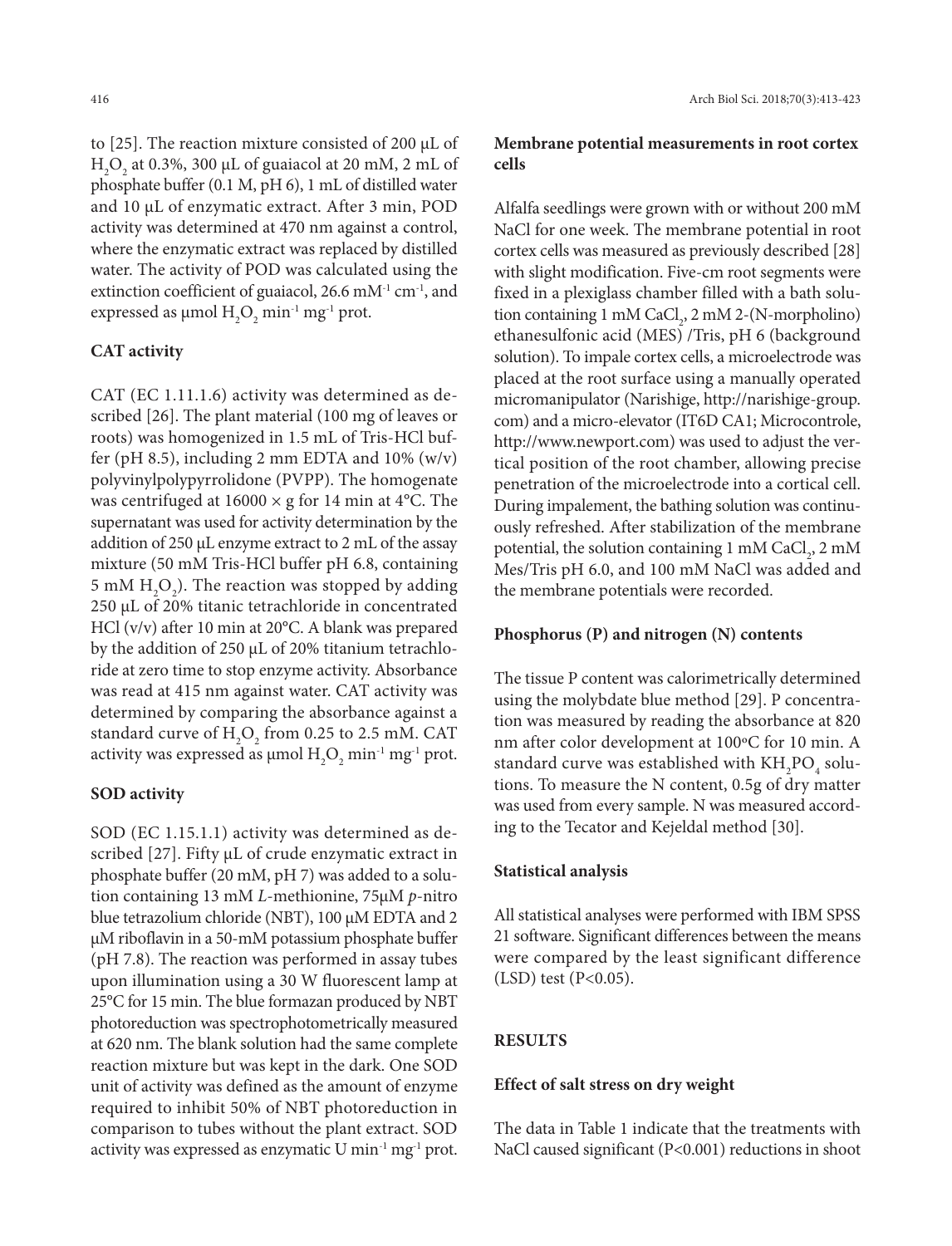and root dry biomass of the studied alfalfa populations in comparison with matching controls (0 mM NaCl). The reductions were more pronounced under the high salinity treatment (200 mM NaCl). All of the tested populations were affected to a significant  $(P<0.01)$ degree. The *Tata* population presented the lowest biomass reductions of 24.5% and 33.6% for roots and shoots, respectively, under high salinity (200 mM). However, *Taf 1* exhibited the highest reductions of 41.3% and 44.8%, respectively, under the same conditions. According to ANOVA II, the interaction effect (salinity×population) was significant.

## **Effect on the RWC**

Salt treatment caused a significant (P<0.01) decrease in leaf RWC in the studied alfalfa populations (Table 1). This parameter gradually decreased with the increase in NaCl concentration in the rooting medium. From the control to the high NaCl treatment (200 mM), the variation of RWC values was more pronounced for *Taf 1*, ranging from 84.7% in the control to 76.5% in the 200 mM NaCl treatment. A less important variation was recorded in *Tata*, with 83.2% determined for the control and 80.6% for the 200 mM NaCl treatment. However, according to ANOVA, the population effect was not significant (P>0.05).

## Effect on Chl fluorescence  $(F_v/F_m)$

The results presented in Table 1 show that the  $F_{\sqrt{F}_m}$ ratio was significantly (P<0.001) decreased in the leaves of both populations subjected to salt stress. The *Tata* population displayed the lowest reduction (5.01%) under the high NaCl treatment. However, *Taf 1* exhibited a more pronounced reduction in value (17.4%) under the same conditions. No significant variation was detected in plants subjected to medium salt stress (100 mM NaCl). ANOVA II indicated that the population and

#### **Effect on the total Chl content**

Table 1 shows that salinity stress caused a significant decrease in total Chl contents (P<0.001). This reduction was more pronounced at higher NaCl concentrations. Again, the *Taf 1* population was the most negatively affected, possessing a Chl value of 4.02 mg g-1 FW, while *Tata* had 5 mg g-1 FW.

interaction effects were significant (P<0.001; Table 1).

#### **Effect on leaf gas exchange**

The results presented in Table 2 indicate that all of the tested photosynthesis traits were significantly (P<0.001, Table 1) reduced in the two alfalfa genotypes subjected to both stress levels. Under high salinity, the measured traits were significantly decreased (by half) in the *Taf 1* population, as compared to the control (0 mM NaCl). Meanwhile, the reductions were relatively small in the *Tata* population. This population presented the highest  $P_n$ ,  $g_s$ ,  $C_i$  and *E* values (18.64) μmol CO<sub>2</sub> m<sup>-2</sup> s<sup>-1</sup>, 0.109 mmol H<sub>2</sub>O m<sup>-2</sup> s<sup>-1</sup>, 97.20 μmol mol<sup>-1</sup> and 4.63 mmol m<sup>-2</sup> s<sup>-1</sup>, respectively) under high salinity (200 mM NaCl).

| <b>NaCl</b>      | Population  | Growth reductions (%)    |               |                      |                    | $Chl(a+b)$        |
|------------------|-------------|--------------------------|---------------|----------------------|--------------------|-------------------|
|                  |             | Roots                    | <b>Shoots</b> | RWC(%)               | $F_{v}/F_{m}$      | mg. $g FM^{-1}$   |
| 0 <sub>m</sub> M | Taf 1       | $\overline{\phantom{a}}$ |               | 84.7a                | 0.851a             | 6.04a             |
|                  | <b>Tata</b> | $\overline{\phantom{a}}$ |               | 83.2a                | 0.851a             | 6.28a             |
| $100 \text{ mM}$ | Taf 1       | 9.48c                    | 9.23c         | 82.7a                | 0.846a             | 5.74ab            |
|                  | <b>Tata</b> | 7.57c                    | 6.14c         | 84.1a                | 0.868a             | 5.85ab            |
| $200 \text{ mM}$ | Taf1        | 41.32a                   | 44.86a        | 76.5b                | 0.703c             | 4.02c             |
|                  | <b>Tata</b> | 24.54b                   | 33.63b        | 80.6a                | 0.808 <sub>b</sub> | 4.99b             |
|                  |             | F                        | F             | F                    | F                  | F                 |
| <b>Salinity</b>  |             | 337.2***                 | 190.6**       | $10.3$ <sup>**</sup> | $73.3***$          | $24.8***$         |
| Population       |             | $17.3***$                | $27.9**$      | 1.61 <sup>NS</sup>   | 30.56***           | $4.77^*$          |
| $S \times P$     |             | $5.61^*$                 | $17.6$ **     | $2.37^{NS}$          | $17.6***$          | 1.8 <sup>NS</sup> |

**Table 1.** Effect of salt treatments (0, 100 and 200 mM NaCl) on shoot and root growth, RWC and quantum yield of PS II (Fv/Fm) in plants of two Moroccan alfalfa populations, *Taf 1* and *Tata*.

The values are means of three replicates. Mean comparisons were performed using the LSD test.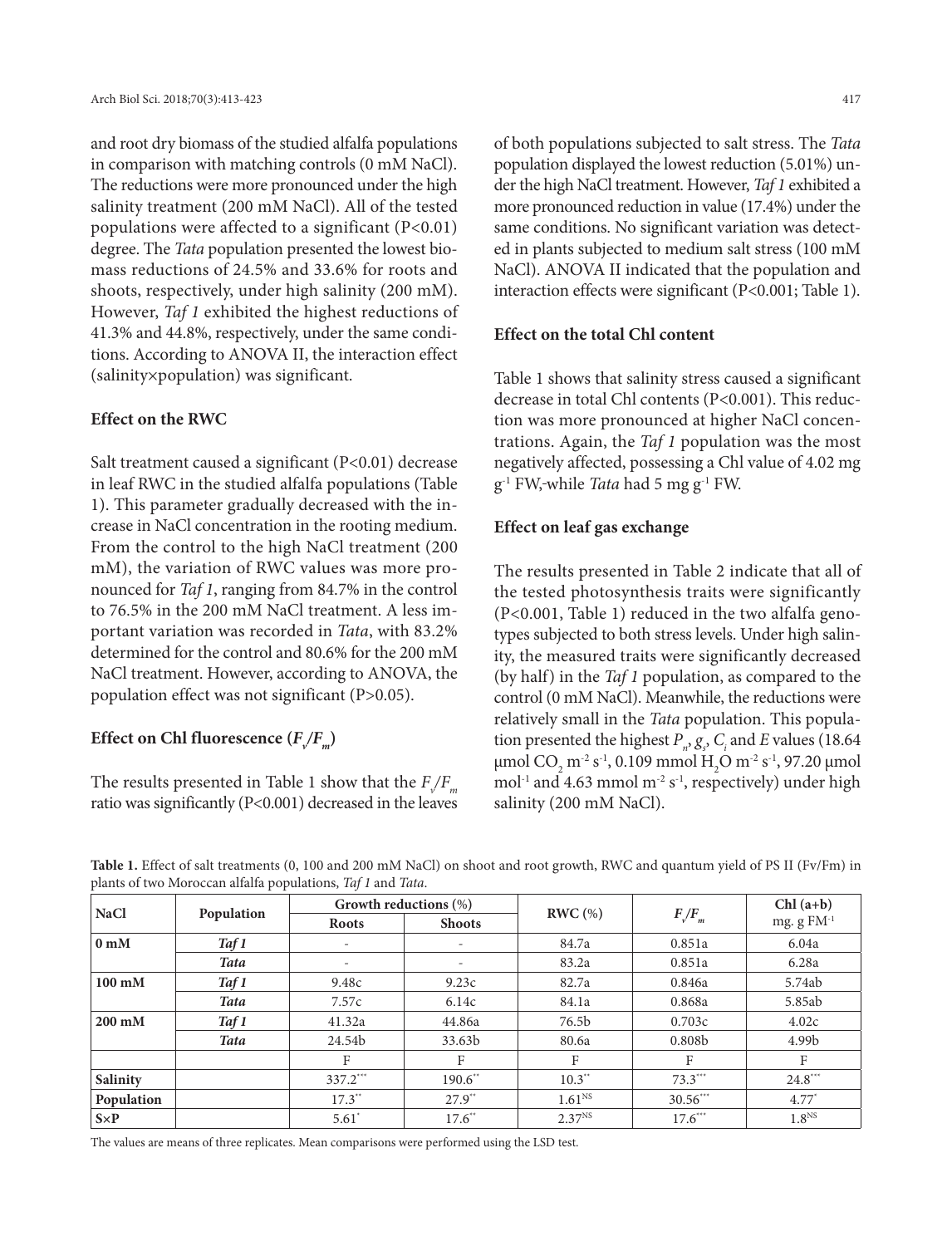| <b>NaCl</b>      | Population  | $\mu$ mol CO <sub>2</sub> m <sup>-2</sup> s <sup>-1</sup> | g.<br>mol H <sub>2</sub> O m <sup>-2</sup> s <sup>-1</sup> | $\mu$ mol mol $^{-1}$ | E<br>mmol $m^{-2} s^{-1}$ |
|------------------|-------------|-----------------------------------------------------------|------------------------------------------------------------|-----------------------|---------------------------|
| 0 <sub>m</sub> M | Taf 1       | 30.17a                                                    | 0.165a                                                     | 141.67a               | 6.75a                     |
|                  | <b>Tata</b> | 29.57a                                                    | 0.160a                                                     | 144.45a               | 6.93a                     |
| $100 \text{ mM}$ | Taf 1       | 24.30b                                                    | 0.120c                                                     | 98.18c                | 4.72c                     |
|                  | <b>Tata</b> | 25.93b                                                    | 0.135 <sub>b</sub>                                         | 120.97b               | 5.76b                     |
| $200 \text{ mM}$ | Taf 1       | 12.90d                                                    | 0.079d                                                     | 71.23d                | 3.37d                     |
|                  | <b>Tata</b> | 18.64c                                                    | 0.109c                                                     | 97.20c                | 4.63c                     |
|                  |             | F                                                         | F                                                          | F                     | F                         |
| Salinity         |             | 159.01***                                                 | $140.3***$                                                 | 159.8***              | $150.9***$                |
| Population       |             | $11.8$ <sup>**</sup>                                      | $21.4$ <sup>**</sup>                                       | $42.4***$             | $36.9***$                 |
| $S \times P$     |             | $7.9^{**}$                                                | $7.9**$                                                    | $6.7^*$               | $5.8*$                    |

Table 2. Effect of salt treatments (0, 100 and 200 mM NaCl) on  $P_N$  g<sub>s</sub>, C<sub>i</sub> and E in plants of two Moroccan alfalfa populations, *Taf 1* and *Tata*.

Values are means of three replicates. Mean comparisons were performed using the LSD test.

## Effect on MDA and  $\text{H}_{2}\text{O}_{2}$  contents

To investigate the oxidative damage caused by salt stress, we measured the  $\mathrm{H}_{2}\mathrm{O}_{2}$  and MDA contents in roots and leaves (Table 3). Under normal conditions  $(0 \text{ mM NaCl}), \text{H}_{2}\text{O}_{2}$  and MDA contents of *Taf 1* and *Tata* were statistically similar. However, their levels were significantly increased in plant organs when salinity was applied (100 and 200 mM NaCl), with significant variations between them. The *Taf 1* population had the highest MDA and  $\rm{H}_{2}\rm{O}_{2}$  concentrations (24.22 vs 34.88 nmol  $g^{-1}$  FM and 0.82 vs 1.18 µmol  $g^{-1}$ FM, respectively) in the roots and leaves under high salinity. Indeed, higher values were recorded for both traits in plant roots than in leaves. ANOVA indicates that the interaction effect was significant for the two parameters in both plant organs.

**Table 3.** Effect of salt treatment (0, 100 and 200 mM NaCl) on MDA and  $\rm{H}_{2}\rm{O}_{2}$  accumulation in roots and leaves of two Moroccan alfalfa populations, *Taf 1* and *Tata*.

|                  |             | <b>MDA</b><br>nmol $g^{-1}$ | <b>FM</b>     | $H_1O_2 \mu$ molg <sup>-1</sup> | <b>FM</b>  |
|------------------|-------------|-----------------------------|---------------|---------------------------------|------------|
| <b>NaCl</b>      | Population  | <b>Roots</b>                | <b>Leaves</b> | <b>Roots</b>                    | Leaves     |
| 0 <sub>m</sub> M | Taf 1       | 9.87d                       | 11.64d        | 0.35c                           | 0.36c      |
|                  | <b>Tata</b> | 9.56d                       | 12.47d        | 0.39c                           | 0.39c      |
| $100 \text{ mM}$ | Taf 1       | 17.42c                      | 22.27c        | 0.47c                           | 0.51c      |
|                  | <b>Tata</b> | 14.90c                      | 20.10c        | 0.47c                           | 0.47c      |
| $200 \text{ mM}$ | Taf 1       | 32.04a                      | 41.96a        | 1.08a                           | 1.50a      |
|                  | <b>Tata</b> | 24.22 <sub>b</sub>          | 34.88b        | 0.82 <sub>b</sub>               | 1.18b      |
|                  |             | F                           | F             | F                               | F          |
| Salinity         |             | $92.3***$                   | $271.5***$    | $222.8***$                      | $290.3***$ |
| Population       |             | $10.01**$                   | $8.97*$       | $9.68**$                        | $9.07*$    |
| $S \times P$     |             | $3.94*$                     | $6.04*$       | 15.28**                         | $8.92**$   |

Values are means of three replicates. Means comparison was performed using the LSD test.

#### **Effect on antioxidant enzyme activities**

Exposure to increased saline conditions significantly (P<0.001) increased POD, CAT and SOD activities in root and leaf parts of the two studied populations (Figs. 1, 2 and 3). Significant (P<0.05) variations were detected between the populations according to the LSD test. This was associated with increased NaCl concentrations in the rooting medium. The activity of POD was higher in roots than in the leaves, whereas the activities of CAT and SOD were higher in the leaves. *Tata* exhibited higher POD, CAT and SOD activities of (51.85, 6.85 µmol  $\text{H}_{2}\text{O}_{2}$  min<sup>-1</sup> mg<sup>-1</sup> prot, and 5.50 U min-1 mg-1 prot, respectively) under salt stress than *Taf1* (Figs. 1A, 2A and 3A). In the leaves, the activities were 44.49, 8.11 µmol  $\mathrm{H}_{2}\mathrm{O}_{2}$  min<sup>-</sup>  $1 \text{ mg}$ <sup>1</sup> prot, and 6.80 U min<sup>-1</sup> mg<sup>-1</sup> prot, respectively, under the same conditions (Fig. 1B, 2B and 3B). The interaction effect was significant (P<0.05) for all of the considered enzymes in both organs.

#### **Membrane potential in root cortex cells**

The data in Fig. 4 ilustrates the membrane potential of root cortex cells of two alfalfa populations grown without NaCl stress (A) or under exposure to increased salinity (200 mM NaCl) after one week (B). In the absence of NaCl, the recorded membrane potential was about -140 mV (Fig. 4). The addition of 100 mM NaCl rapidly depolarized the membrane of cortex cells irrespective of the growth conditions (under or unexposed to increased salinity). The membrane potentials were, respectively, -19±4 mV and -17±2 mV for *Taf 1* and *Tata* when the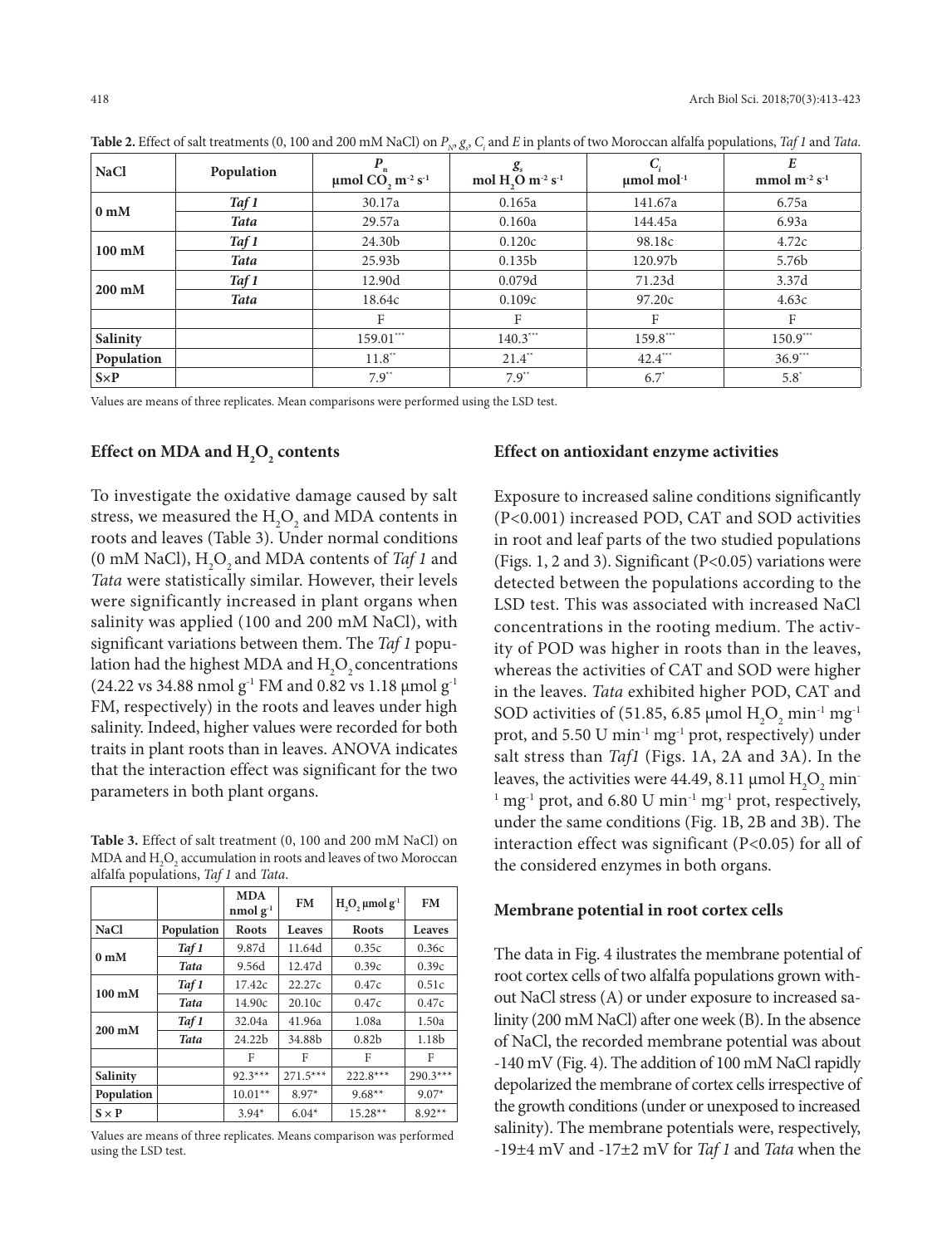

**Fig. 1.** Effect of salt treatment (0, 100 and 200 mM NaCl) on root (**A**) and shoot (**B**) POD activity in plants from two Moroccan alfalfa populations, *Taf 1* and *Tata*. The results are means of three replicates and the bars are standard errors. Mean comparison was performed using the LSD test.



**Fig. 2.** Effect of salt treatment (0, 100 and 200 mM NaCl) on CAT activity in roots (**A**) and shoots (**B**) of plants from two Moroccan alfalfa populations, *Taf 1* and *Tata*. The results are means of three replicates and the bars are standard errors. Mean comparison was performed using the LSD test.



**Fig. 3.** Effect of salt treatment (0, 100 and 200 mM NaCl) on SOD activity in roots (**A**) and shoots (**B**) of plants from two Moroccan alfalfa populations, *Taf 1* and *Tata*. The results are means of three replicates and the bars are standard errors. Mean comparison was performed using the LSD test.

plants were grown without salt stress, and when exposed to increased salinity the values were -18±2.08 mV and -13±2 mV, respectively.

#### **Effect on the N and P contents**

The data reported in Fig. 5 show that under salt stress there was a significant (P<0.001) decrease in shoot P and N contents in the two alfalfa populations, with significant (P<0.01) variation between them with regard to the N content. The highest N value of 35.66 mg  $g^{-1}$  DW was displayed by the *Tata* population under 200 mM NaCl; this value did not exceed 27.13 mg g-1 DW in the *Taf 1* population under the same conditions.

The two populations exhibited high P contents under extreme salinity (Fig. 5). However, the *Tata* population had a higher P content of 4.60 mg g-1 DW in comparison to *Taf 1*, which presented only 3.38 mg g-1 DW under the same conditions. The interaction effect was not significant (P>0.05) for these nutritional elements.

#### **DISCUSSION**

In the present study, significant dry biomass reduction was found in the two studied alfalfa genotypes, *Tata* and *Taf 1*, subjected to salt stress. Reduction in plant growth by salt stress has been well documented [1,21,31], although different physiological processes have been mentioned to account for this reduction in different species. The salt tolerance of the two investigated alfalfa populations was associated with the ability of plants to maintain physiological and biochemical processes. Indeed, for almost all of the analyzed parameters in this experiment we found significant variations between the more and the less tolerant populations. Measurements of photosynthesis, chlorophyll fluorescence and chlorophyll content are often used in the evaluation of plant adaptation to different environmental stresses such as salinity and drought [32, 33]. The observed reduction in these parameters clearly reflected the decrease in plant growth. Reduction of  $P_{N}$  mainly resulted from reduced *gs* [34]. Stomatal closure causes a decrease in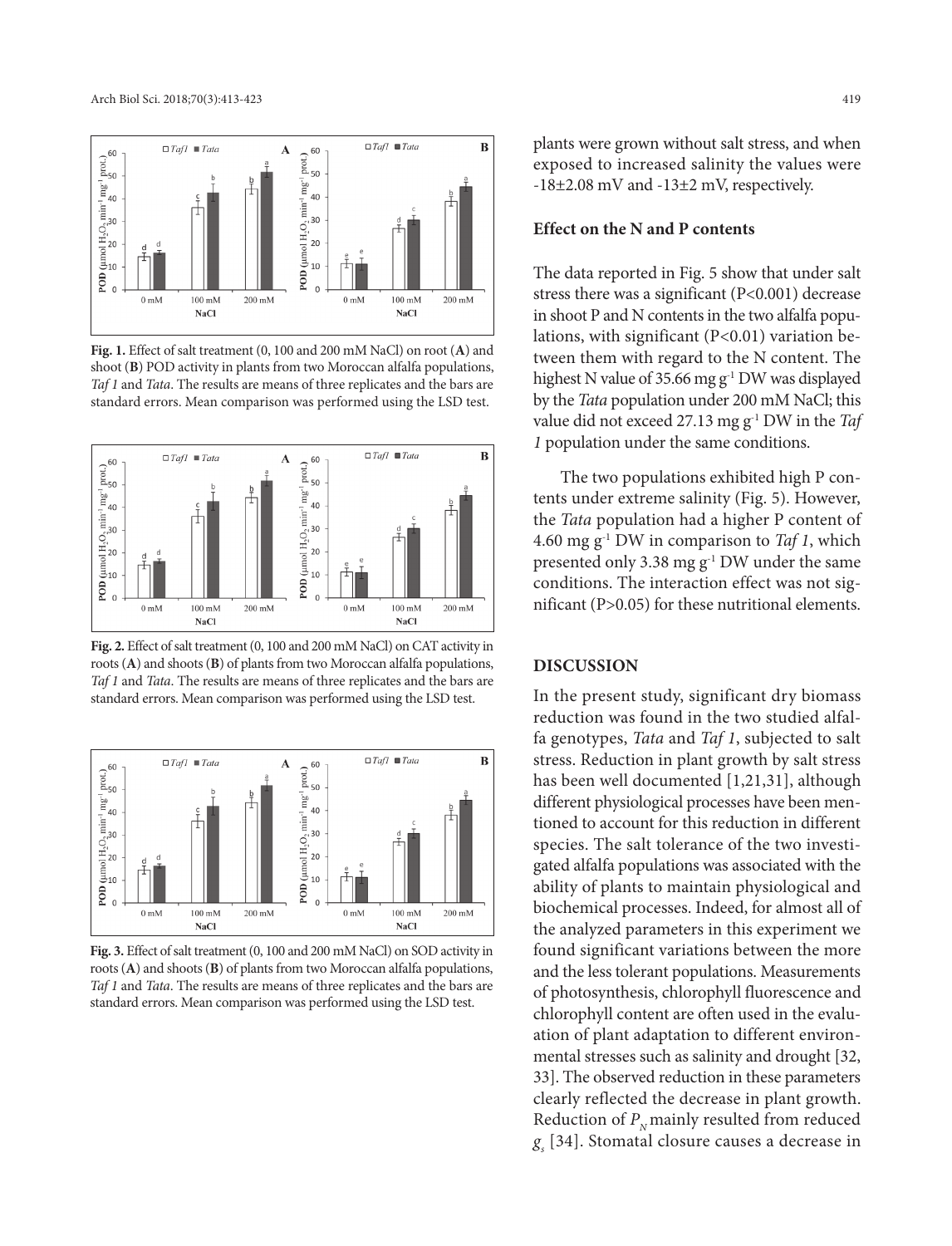

**Fig. 4.** Variation in membrane potentials in root cortical cells of plants from two Moroccan alfalfa populations, *Taf 1* and *Tata*, grown in the absence of NaCl (**A**) or exposed to 200 mM NaCl for one week (**B**). The resting potential was measured for roots perfused with  $1 \text{ mM } \text{CaCl}_2$ , 2mM Mes/Tris pH 6.0. Roots were exposed to the same perfusion solution supplemented with 100 mM NaCl to determine membrane depolarization. The results are means of three replicates and the bars are standard errors. Mean comparison was performed using the LSD test.



**Fig. 5.** The effect of salt treatment (0, 100 and 200 mM NaCl) on the N and P contents of plants from two Moroccan alfalfa populations, *Taf 1* and *Tata*. The results are means of three replicates and the bars are standard errors. Mean comparison was performed using the LSD test.

the intracellular concentration of  $CO_2$  by limiting the entry of CO<sub>2</sub> into the leaves, so that less CO<sub>2</sub> is assimilated. Some studies have shown that inhibition of photosynthesis can also result from nonstomatal mechanisms, especially at high salt concentrations [6]. Our results for leaf gas exchange are consistent with those documented previously [8]. A measure of the integrity of the photosynthetic apparatus is the  $F_{\gamma}/$ *F<sub>m</sub>* ratio, a parameter commonly known as maximum quantum yield of primary photochemistry or maximal relative electron transport rate of PS II [35,36] and the total chlorophyll content. As previously mentioned [37], leaf chlorophyll fluorescence responses to increasing salinity were manifested by reduced  $F_{\!\sqrt{F}_o}$  and  $F_{\sqrt{F_m}}$  ratios. A similar observation was reported in [38]. The reduction in the  $F_{\sqrt{F_m}}$  ratio due to salinity stress is possibly related to a reduction of chlorophyll levels under conditions of increased salinity [9]. Our data indicated that the reduction in PS II efficiency was associated with a decrease in the total chlorophyll content. A decreasing chlorophyll content with increasing salinity of the rooting medium could be related to an increased activity of the chlorophyll degrading chlorophyllase [7], destruction of the chloroplast structure and a greater instability of pigment protein complexes [39]. All these effects reduce the carbon gain if plants are under salt stress and consequently, reduce plant growth [40,41].

The great reduction in plant biomass under conditions of increased salinity is paralleled by reductions in the N and P contents of plants. These elements are key nutrients that affect plant growth. Similar results were reported for *Acacia dealbata* Link. [42]; it was shown that a gradual decrease in the N contents accompanied an increase in the salinity. The decrease in plant total N under increased salinity can be attributed to the effect of the salinity on decreased biosynthesis of protein and/or the decrease in N fixation and/ or inhibition in nitrate reductase activity [43].

NaCl treatment caused a sustained depolarization of cortex cells in both populations, whatever the growth conditions in terms of salinity. Membrane depolarization can, at best, provide a qualitative comparison of membrane conductance of Na<sup>+</sup> [44]. Similar results were previously reported in the root cortex of maize [45, 46].

Salt stress increases the formation of ROS through enhanced leakage of electrons to molecular oxygen [47]. ROS cause oxidative damage to different cellular components, including membrane lipids, protein and nucleic acids [48]. The present study showed that the salt stress caused a significant increase in MDA and  $H_2O_2$  in roots and leaves of plants. Determination of the MDA concentration and, hence, the extent of membrane lipid peroxidation, is often used as a tool to assess the severity of oxidative stress caused by abiotic stressors [16, 49]. Similar data with regard to the accumulation of these components under conditions of increased salinity have been reported in many species, including *M. sativa* L. [3], *Arabidopsis thaliana* L. and *Cakile maritima* Scop. [50]. Plants have developed enzymatic process to protect cells from oxidative damage [11]. SOD is the primary ROS scavenger in plants subjected to salt stress, converting  $\mathrm{O}_2^-$  to  $\mathrm{H}_2\mathrm{O}_2^-$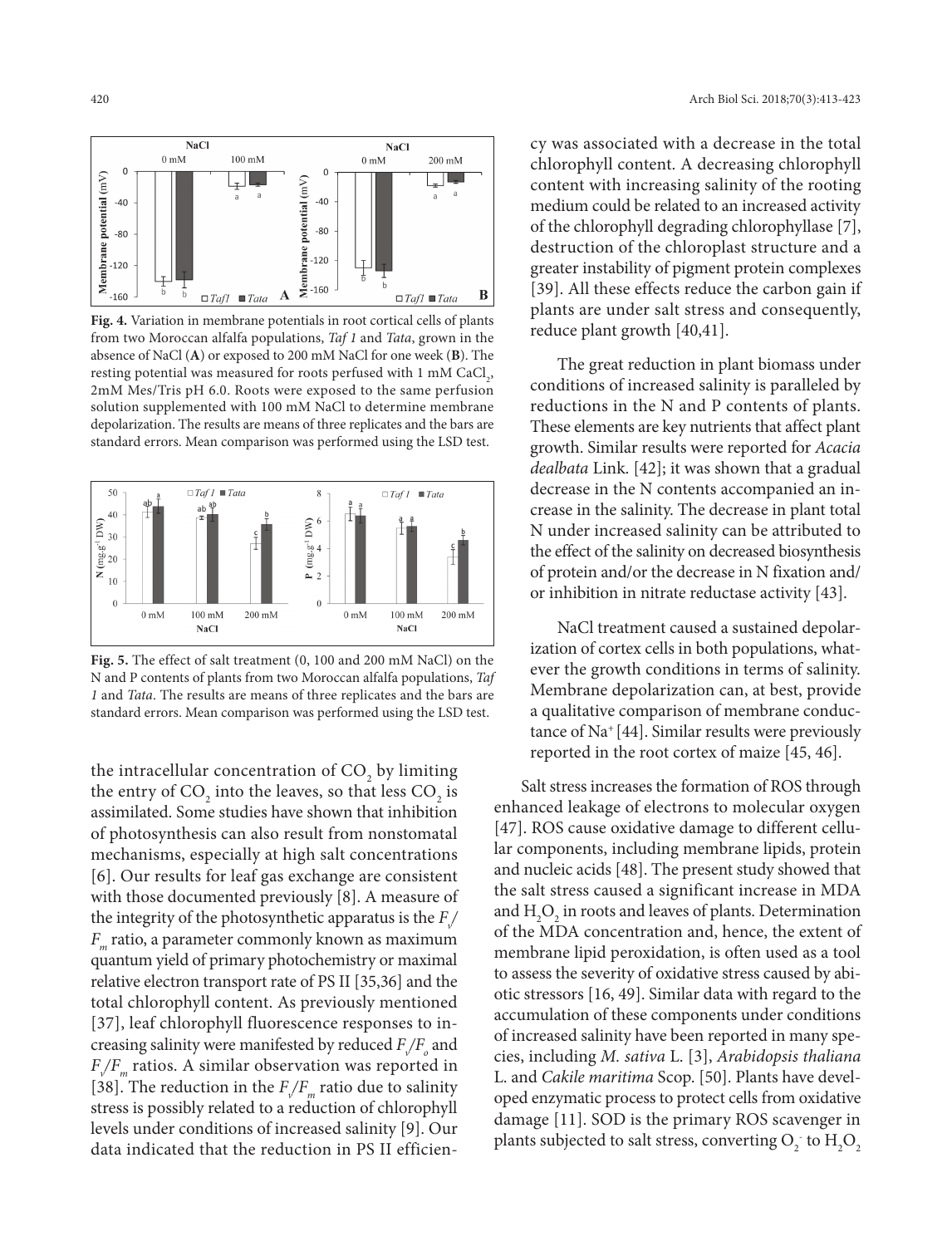and  $\mathrm{O}_2^{}$ , which leads to the activation of APX and GR that detoxify the remaining products of SOD activity in chloroplasts and the cytosol [18, 51]. CAT can also detoxify the  $H_2O_2$  to  $H_2O$ , but it has a lower affinity to  $H_2O_2$  in comparison to SOD [52]. Our data indicated that salt treatment caused the increase in SOD activity, followed by CAT and POD, especially in the *Tata* population, which seems to be more tolerant to salinity than *Taf1*. Similar results were noted in many plants, including wheat [53] and *M. sativa* L. [3, 16]. Wang et al. [54] reported that  $\rm H_2O_2$  and lipid peroxidation activate the antioxidant defense mechanisms. Hence, *Tata* plants that had high levels of antioxidant enzyme activities under increased salinity exhibited low  $\mathrm{H}_{2}\mathrm{O}_{2}$  and MDA contents in their tissues. Our data indicate that antioxidant activities were higher in the roots than in the leaves. This may be explained by the sensitivity of the root system, as it is the first organ to be directly exposed to toxic ions, as well as osmotic stress in the soil [16,55].

#### **CONCLUSION**

Salt treatment caused a significant reduction in dry biomass of plants. Growth reduction was associated with perturbations in several physiological and biochemical parameters. Decreases were observed in the relative water content, leaf gas exchange, chlorophyll fluorescence, chlorophyll contents and nutrient concentrations. In contrast, MDA and  $\rm{H}_{2}\rm{O}_{2}$  levels were higher under salt stress. The two alfalfa populations responded with different sensitivities to salt stress. The *Tata* population was more tolerant to increased salinity, and this marked tolerance was associated with the ability of plants to maintain adequate levels of the examined parameters and with the ability to overcome oxidative stress by induction of antioxidant enzymes.

**Acknowledgments:** The present work was partially financed in the framework of PRAD Project France-Morocco (PRAD N° 12- 09). It was also supported by the Minister of Higher Education and Scientific Research, Morocco.

**Author contributions:** MF designed the research and wrote the paper; MM checked the results and the language; AB and OF helped in the experiment; CG checked the results.

**Conflict of interest disclosure:** The authors declare that there is no conflict of interest.

### **REFERENCES**

- 1. Farissi M, Bouizgaren A, Faghire M, Bargaz A, Ghoulam C. Agro-physiological responses of Moroccan alfalfa (*Medicago sativa* L.) populations to salt stress during germination and early seedling stages. Seed Sci Technol. 2011;39:389-401.
- 2. Ashraf M. Some important physiological selection criteria for salt tolerance in plants. Flora Morphol Distrib Funct Ecol Plant. 2004;199(5):361-76.
- 3. Wang WB, Kim YH, Lee HS, Kim KY, Deng XP, Kwak SS. Analysis of antioxidant enzyme activity during germination of alfalfa under salt and drought stresses. Plant Physiol Biochem. 2009;47(7):570-7.
- 4. Zhu JK. Regulation of ion homeostasis under salt stress. Curr Opin Plant Biol. 2003;6(5):441-5.
- 5. Suárez N. Effects of short-and long-term salinity on leaf water relations, gas exchange, and growth in *Ipomoea pes-caprae*. Flora-Morphol Distr Funct Ecol Plant. 2011;206(3):267-75.
- 6. Netondo GW, Onyango JC, Beck E. Sorghum and salinity. Crop Sci. 2004;44(3):797-805.
- 7. Jamil M, Lee KJ, Kim JM, Kim H-S, Rha ES. Salinity reduced growth PS2 photochemistry and chlorophyll content in radish. Sci Agr. 2007;64(2):111-8.
- 8. Deng C, Zhang G, Pan X, Zhao K. Chlorophyll fluorescence and gas exchange responses of maize seedlings to saline-alkaline stress. Bulg J Agric Sci. 2010;16(1):49-58.
- 9. Ganieva RA, Allahverdiyev SR, Guseinova NB, Kavakli HI, Nafisi S. Effect of salt stress and synthetic hormone polystimuline K on the photosynthetic activity of cotton (*Gossypium hirsutum*). Turk J Bot. 1998;22(4):217-22.
- 10. Bartels D, Sunkar R. Drought and salt tolerance in plants. Critic Rev Plant Sci. 2005;24(1):23-58.
- 11. Mittler R. Oxidative stress, antioxidants and stress tolerance. Trends Plant Sci. 2002;7(9):405-10.
- 12. Amudha J, Balasubramani G. Recent molecular advances to combat abiotic stress tolerance in crop plants. Biotechnol Mol Biol Rev. 2011;6(2):31-58.
- 13. Ghoulam C, Foursy A, Fares K. Effects of salt stress on growth, inorganic ions and proline accumulation in relation to osmotic adjustment in five sugar beet cultivars. Environ Exp Bot. 2002;47(1):39-50.
- 14. Mhadhbi H, Aouani ME. Growth and nitrogen-fixing performances of *Medicago truncatula*-*Sinorhizobium meliloti* symbioses under salt (NaCl) stress: Micro- and macro-symbiont contribution into symbiosis tolerance. In: Abdelly C, Öztürk M, Ashraf M, Grignon C, editors. Biosaline Agriculture and High Salinity Tolerance. Basel: Birkhäuser; 2008. p. 91-8.
- 15. França M, Panek A, Eleutherio E. Oxidative stress and its effects during dehydration. Comp Biochem Physiol A Mol Integr Physiol. 2007;146(4):621-31.
- 16. Mouradi M, Bouizgaren A, Farissi M, Qaddoury A, Ghoulam C. *Medicago sativa*-rhizobia symbiosis under water deficit: Physiological, antioxidant and nutritional responses in nodules and leaves. J Plant Nutr. 2018;41(3):384-95.
- 17. Ashraf M. Biotechnological approach of improving plant salt tolerance using antioxidants as markers. Biotechnol Adv. 2009;27(1):84-93.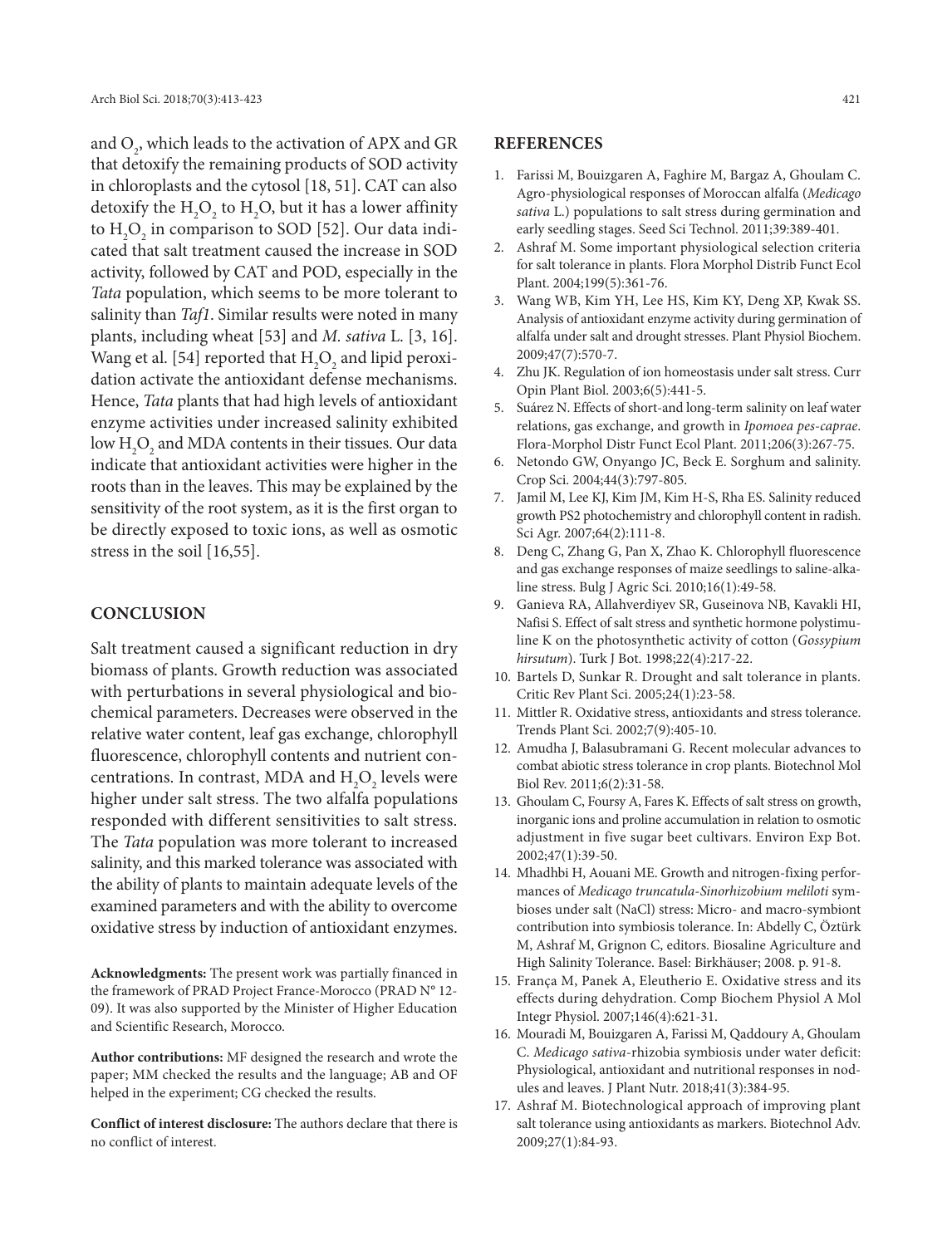- 18. Lee DH, Kim YS, Lee CB. The inductive responses of the antioxidant enzymes by salt stress in the rice (*Oryza sativa* L.). J Plant Physiol. 2001;158(6):737-45.
- 19. Mhadhbi H, Fotopoulos V, Mylona PV, Jebara M, Elarbi Aouani M, Polidoros AN. Antioxidant gene-enzyme responses in *Medicago trancatula* genotypes with different degree of sensitivity to salinity. Physiol Plant. 2011;141(3):201-14.
- 20. Farissi M, Ghoulam C, Bouizgaren A. Changes in water deficit saturation and photosynthetic pigments of Alfalfa populations under salinity and assessment of proline role in salt tolerance. Agric Sci Res J. 2013;3(1):29-35.
- 21. Farissi M, Bouizgaren A, Faghire M, Bargaz A, Ghoulam C. Agrophysiological and biochemical properties associated with adaptation of *Medicago sativa* populations to water deficit. Turk J Bot. 2013;37(6):1166-75.
- 22. Arnon DI. Copper enzymes in isolated chloroplasts. polyphenoloxidase in *Beta vulgaris*. Plant Physiol. 1949;24(1):1-15.
- 23. Dhindsa RS, Plumb-Dhindsa P, Thorpe TA. Leaf senescence: correlated with increased levels of membrane permeability and lipid peroxidation, and decreased levels of superoxide dismutase and catalase. J Exp Bot. 1981;32(1):93-101.
- 24. Velikova V, Yordanov I, Edreva A. Oxidative stress and some antioxidant systems in acid rain-treated bean plants: protective role of exogenous polyamines. Plant Sci. 2000;151(1):59-66.
- 25. Hori K, Wada A, Shibuta T. Changes in Phenoloxidase Activities of the Galls on Leaves of *Ulmus davidana* Formed by *Tetraneura fuslformis* (*Homoptera: Eriosomatidae*). Appl Entomol Zool. 1997;32(2):365-71.
- 26. Gong Y, Toivonen PM, Lau O, Wiersma PA. Antioxidant system level in'Braeburn'apple is related to its browning disorder. Bot Bull Acad Sinica. 2001;42:259-64.
- 27. Chagas RM, Silveira JA, Ribeiro RV, Vitorello VA, Carrer H. Photochemical damage and comparative performance of superoxide dismutase and ascorbate peroxidase in sugarcane leaves exposed to paraquat-induced oxidative stress. Pestic Biochem Physiol. 2008;90(3):181-8.
- 28. Mian A, Oomen RJ, Isayenkov S, Sentenac H, Maathuis FJ, Véry AA. Over‐expression of an Na+‐and K+‐permeable HKT transporter in barley improves salt tolerance. Plant J. 2011;68(3):468-79.
- 29. Murphy J, Riley JP. A modified single solution method for the determination of phosphate in natural waters. Anal Chim Acta. 1962;27:31-6.
- 30. Burris RH, Wilson PW. Methods for measurement of nitrogen fixation. Methods Enzymol. 1957;4:355-66.
- 31. D'Souza , Devaraj VR. Biochemical responses of Hyacinth bean (*Lablab purpureus*) to salinity stress. Acta Physiol Plant. 2010;32(2):341-53.
- 32. Mouradi M, Farissi M, Bouizgaren A, Makoudi B, Kabbadj A, Very A-A, Sentenac H, Qaddourya A, Ghoulam C. Effects of water deficit on growth, nodulation and physiological and biochemical processes in *Medicago sativa*-rhizobia symbiotic association. Arid Land Res Manag. 2016;30(2):193-208.
- 33. Smillie RM, Nott R. Salt tolerance in crop plants monitored by chlorophyll fluorescence in vivo. Plant Physiol. 1982;70(4):1049-54.
- 34. Farquhar GD, Ehleringer JR, Hubick KT. Carbon isotope discrimination and photosynthesis. Annu Rev Plant Biol. 1989;40(1):503-37.
- 35. Mouradi M, Bouizgaren A, Farissi M, Latrach L, Qaddoury A, Ghoulam C. Seed osmopriming improves plant growth, nodulation, chlorophyll fluorescence and nutrient uptake in alfalfa (*Medicago sativa* L.)–rhizobia symbiosis under drought stress. Sci Hort. 2016;213:232-42.
- 36. Waldhoff D, Furch B, Junk WJ. Fluorescence parameters, chlorophyll concentration, and anatomical features as indicators for flood adaptation of an abundant tree species in Central Amazonia: *Symmeria paniculata*. Environ Exp Bot. 2002;48(3):225-35.
- 37. Percival GC, Fraser GA, Oxenham G. Foliar salt tolerance of Acer genotypes using chlorophyll fluorescence. Arboric J.  $2003;29(2):61-5.$
- 38. Lu C, Qiu N, Lu Q, Wang B, Kuang T. Does salt stress lead to increased susceptibility of photosystem II to photoinhibition and changes in photosynthetic pigment composition in halophyte *Suaeda salsa* grown outdoors? Plant Sci. 2002;163(5):1063-8.
- 39. Singh A, Dubey R. Changes in chlorophyll a and b contents and activities of photosystems 1 and 2 in rice seedlings induced by NaCl. Photosynthetica (Czech Republic). 1995;31:489-99.
- 40. Ghassemi-Golezani K, Taifeh-Noori M, Oustan S, Moghaddam M, Rahmani SS. Physiological performance of soybean cultivars under salinity stress. J Plant Physiol Breed. 2011;1(1):1-7.
- 41. Khan MN, Siddiqui MH, Mohammad F, Khan M, Naeem M. Salinity induced changes in growth, enzyme activities, photosynthesis, proline accumulation and yield in linseed genotypes. World J Agric Sci. 2007;3(5):685-95.
- 42. Hopmans P, Douglas L, Chalk P. Nitrogen fixation associated with *Acacia dealbata* Link. seedlings as estimated by the acetylene reduction assay. Aust J Bot. 1983;31(4):331-9.
- 43. Mohammed A. Physiological aspects of mungbean plant (*Vigna radiata* L. Wilczek) in response to salt stress and gibberellic acid treatment. Res J Agr Biol Sci. 2007;3:200-13.
- 44. Laurie S, Feeney KA, Maathuis FJ, Heard PJ, Brown SJ, Leigh RA. A role for HKT1 in sodium uptake by wheat roots. Plant J. 2002;32(2):139-49.
- 45. Wegner LH, Stefano G, Shabala L, Rossi M, Mancuso S, Shabala S. Sequential depolarization of root cortical and stelar cells induced by an acute salt shock–implications for Na+ and K+ transport into xylem vessels. Plant, Cell Environ. 2011;34(5):859-69.
- 46. Hua J-m, Wang X-l, Zhai F-q, Feng Y, Ke F. Effects of NaCl and Ca<sup>2+</sup> on membrane potential of epidermal cells of maize roots. Agric Sci China. 2008;7(3):291-6.
- 47. Arora A, Sairam R, Srivastava G. Oxidative stress and antioxidative system in plants. Curr Sci. 2002:1227-38.
- 48. Sharma P, Jha AB, Dubey RS, Pessarakli M. Reactive Oxygen Species, Oxidative Damage, and Antioxidative Defense Mechanism in Plants under Stressful Conditions. J Bot. 2012;2012:26.
- 49. Amor NB, Hamed KB, Debez A, Grignon C, Abdelly C. Physiological and antioxidant responses of the perennial halophyte *Crithmummaritimum* to salinity. Plant Sci. 2005;168(4):889- 99.
- 50. Ellouzi H, Ben Hamed K, Cela J, Munné‐Bosch S, Abdelly C. Early effects of salt stress on the physiological and oxidative